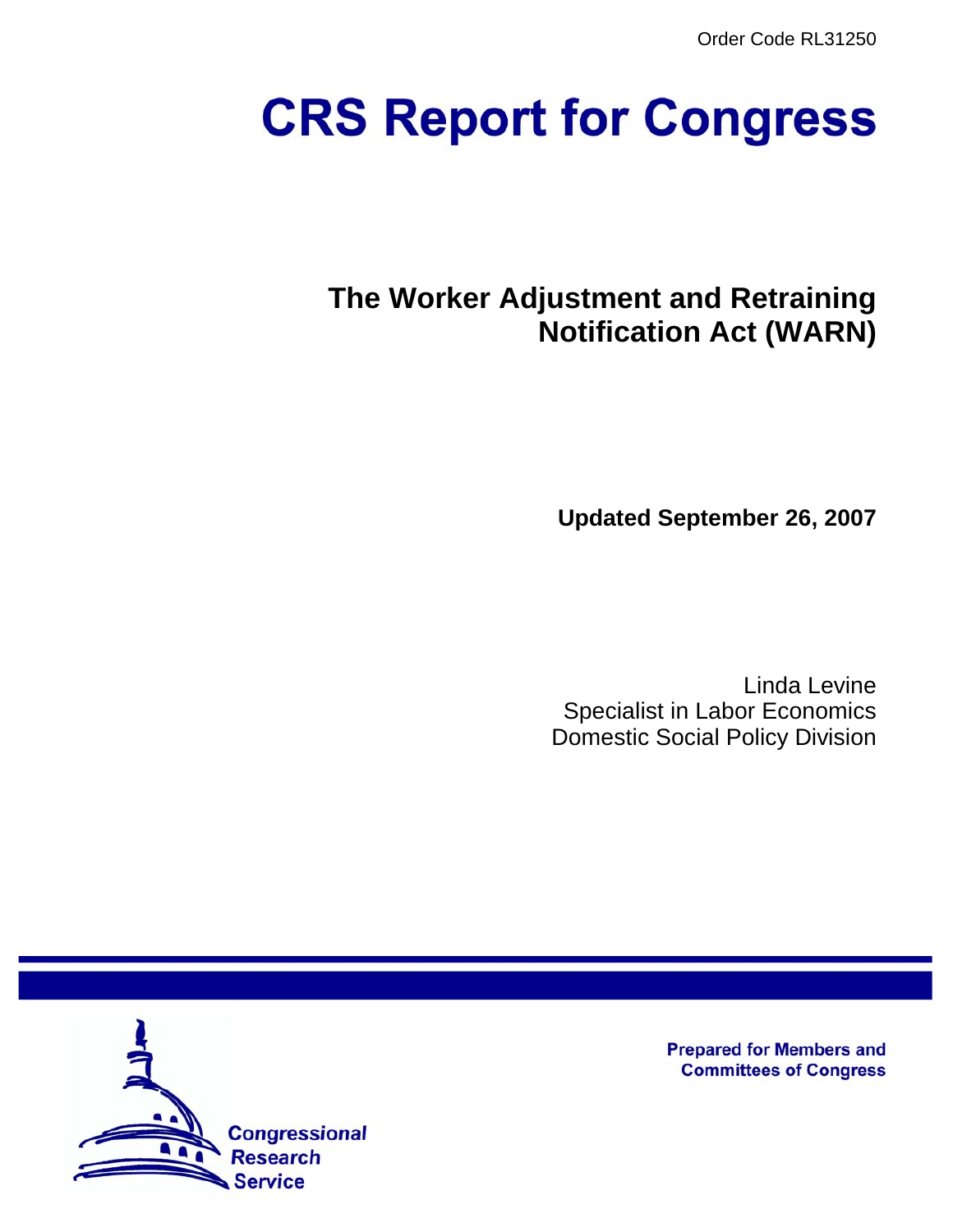## The Worker Adjustment and Retraining Notification Act (WARN)

#### **Summary**

Congress has passed legislation to facilitate the reemployment of workers who through no fault of their own are terminated by their employers. Statutes include the Workforce Investment Act, which provides various reemployment services to dislocated workers among others; the Trade Adjustment Assistance program for workers, which provides reemployment services to trade-affected displaced workers; and the Worker Adjustment and Retraining Notification (WARN) Act, which provides advance notice of mass layoffs and plant closings.

Congress enacted the WARN Act (P.L. 100-379) in 1988 after lengthy contentious debate. There was little interest in the law during the decade following its passage because generally robust economic conditions prevailed. Interest has renewed in the current decade for a variety of reasons, including the growth in offshore outsourcing (offshoring) of U.S. jobs and perceived shortcomings of the WARN Act. Most recently, S. 1792 and H.R. 3662 were introduced. The bills would amend the statute to require more businesses to provide notice to more workers and lengthen the notice period. They also would increase the back pay penalty for violation of the law and authorize the Secretary of Labor to bring civil action on behalf of workers as well as make educational materials more readily available. While S. 1792 would require employers to notify the U.S. Department of Labor of covered plant closings and mass layoffs after they had occurred, H.R. 3662 would require advance notice to be given to the Secretary of Labor and to U.S. senators and representatives, state senators and representatives, and state governors in the areas in which the plant is located.

The WARN Act now requires employers to provide written notice to displaced workers or their representatives, state dislocated worker units or entities designated by the state to carry out rapid response activities, and the chief elected official of a unit of local government at least 60 days before a plant closing or mass layoff is expected to occur. Shorter notice may be provided in three instances. There are a number of other exceptions to and exemptions from the notification requirement.

Relatively small businesses and small short-term layoffs are not subject to the WARN Act. Firms with 100 or more employees, excluding part-time employees, must provide advance notice. A plant closing is a shutdown of a work site that produces job losses for at least 50 employees (other than part-time employees) within any 30-day period. A mass layoff is an employment loss at a job site within any 30 day period affecting (a) 50-499 employees (excluding part-timers) if they make up at least one-third of an employer's workforce (excluding part-timers), *or* (b) at least 500 employees (excluding part-time employees).

Employees, their representatives, or units of local government can bring civil actions against employers thought to have violated the act. DOL does not have any investigative or enforcement authority under the law. The maximum liability of employers is back pay and benefits for each day that notice was not provided, although the amount of the penalty may be reduced.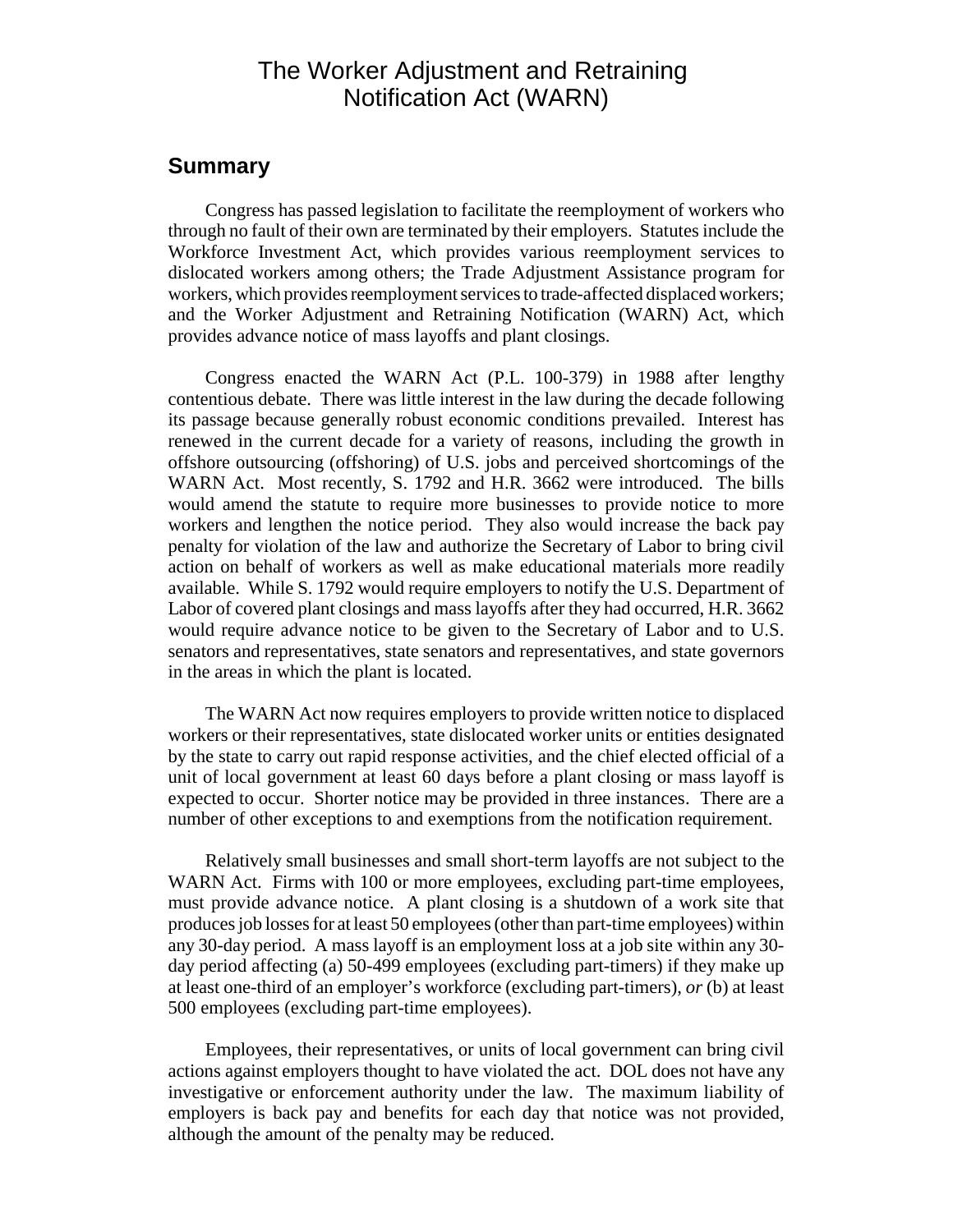## **Contents**

## **List of Tables**

| Table A-1. Extended Mass Layoffs and Worker Separations Directly or |
|---------------------------------------------------------------------|
| Indirectly Related to the September 11 Attacks, by Time Elapsed  8  |
| Table A-2. Extended Mass Layoff Events and Worker Separations for   |
| the Weeks Ending September 15, 2001-January 12, 2002, Directly      |
|                                                                     |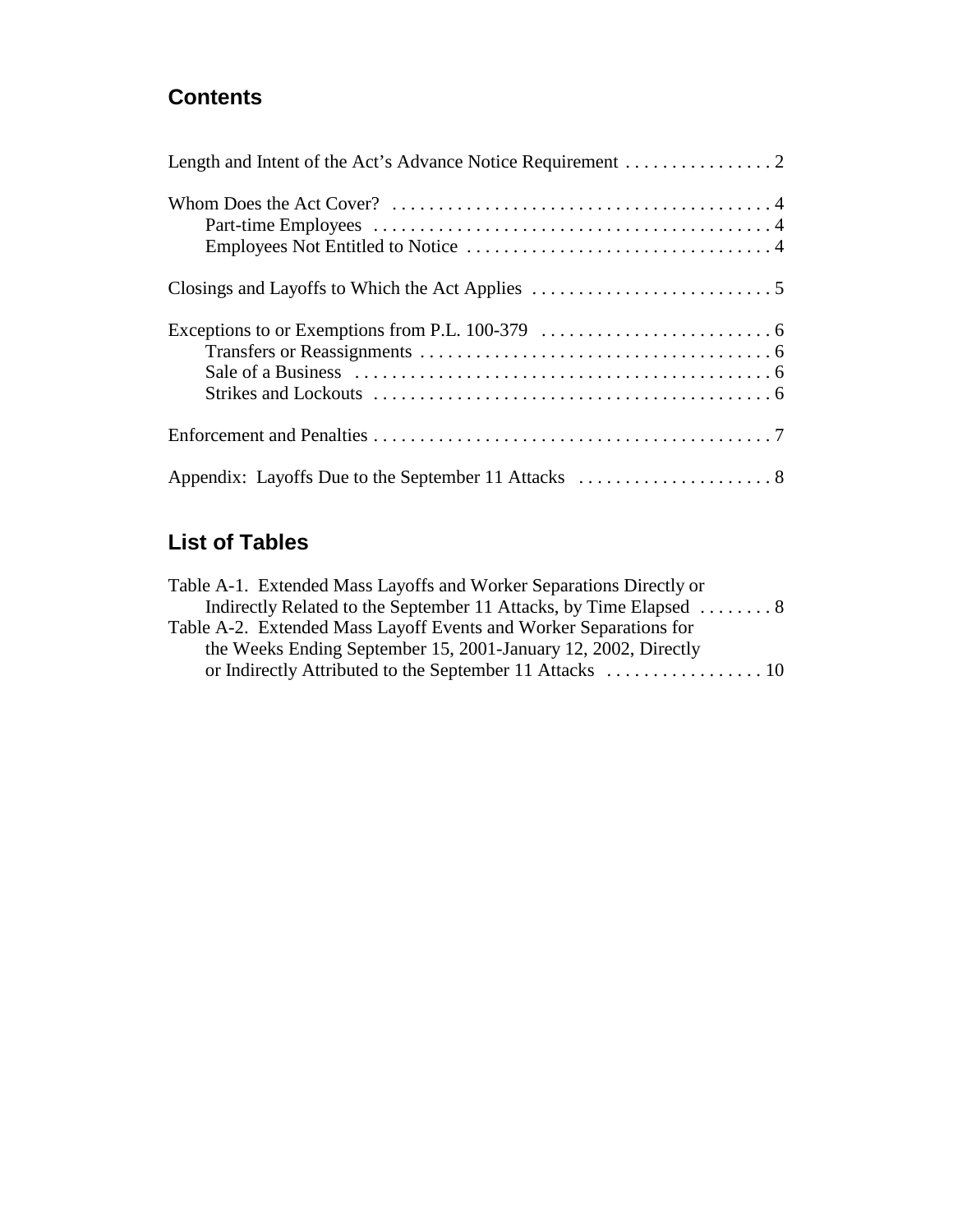## The Worker Adjustment and Retraining Notification Act (WARN)

The Worker Adjustment and Retraining Notification (WARN) Act is one of the pieces of legislation that Congress has passed to facilitate the reemployment of workers who through no fault of their own lose their jobs. Other statutes include the Workforce Investment Act, which provides a variety of reemployment services to dislocated workers (e.g., training), and the Trade Adjustment Assistance program for workers, which provides reemployment services to a subset of job losers (i.e., those harmed by trade). Although "retraining" appears in its title, the WARN Act does not authorize training. It instead requires employers that intend to carry out plant closings or large-scale layoffs to provide advance notice to enable affected workers to more quickly find new jobs.

Legislation was first introduced at the federal level in 1973 to require advance notice of plant closings and mass layoffs.<sup>1</sup> The issue proved to be contentious and more than a decade elapsed before Congress enacted the WARN Act (P.L. 100-379) in 1988 without President Reagan's signature.<sup>2</sup> The law became effective in February 1989. It generated fairly little interest during a period marked by a brief mild recession at the outset of the 1990s and then by the longest economic expansion in the nation's history (120 months).

Interest has renewed in the WARN Act during the current decade for a variety of reasons. The frequency and size of layoffs increased markedly during the latest (March-November 2001) recession and after the terrorist attacks of September 11, 2001.<sup>3</sup> A few years later, policymakers grappling with the issue of offshore outsourcing or offshoring of U.S. jobs to other countries introduced legislation to amend the statute.<sup>4</sup> S. 2090, which was introduced in 2004, would have included under the law employer actions that had the effect of creating, shifting, or transferring

<sup>&</sup>lt;sup>1</sup> The Trade Act of 1974 (Title II, Section 283 of P.L. 93-618) *asked* firms that planned to move operations outside the United States to provide at least 60 days advance notice to employees likely to be adversely affected by their actions as well as to the Secretaries of Labor and Commerce.

<sup>&</sup>lt;sup>2</sup> For more information see U.S. House of Representatives, Committee on Education and Labor, *Legislative History of S. 2527, 100<sup>th</sup> Congress, Worker Adjustment and Retraining Notification Act, Public Law 100-379*, 100<sup>th</sup> Cong., 2<sup>nd</sup> sess., serial no. 101-K (Washington: GPO, 1990).

<sup>&</sup>lt;sup>3</sup> For information on mass layoffs related specifically to September 11, see the Appendix of this report. For additional information on mass layoff activity, see CRS Report RL30799, *Unemployment Through Layoffs: What Are The Reasons?*, by Linda Levine.

<sup>4</sup> For information on offshoring, see CRS Report RL32292, *Offshoring (a.k.a. Offshore Outsourcing) and Job Insecurity among U.S. Workers*, by Linda Levine.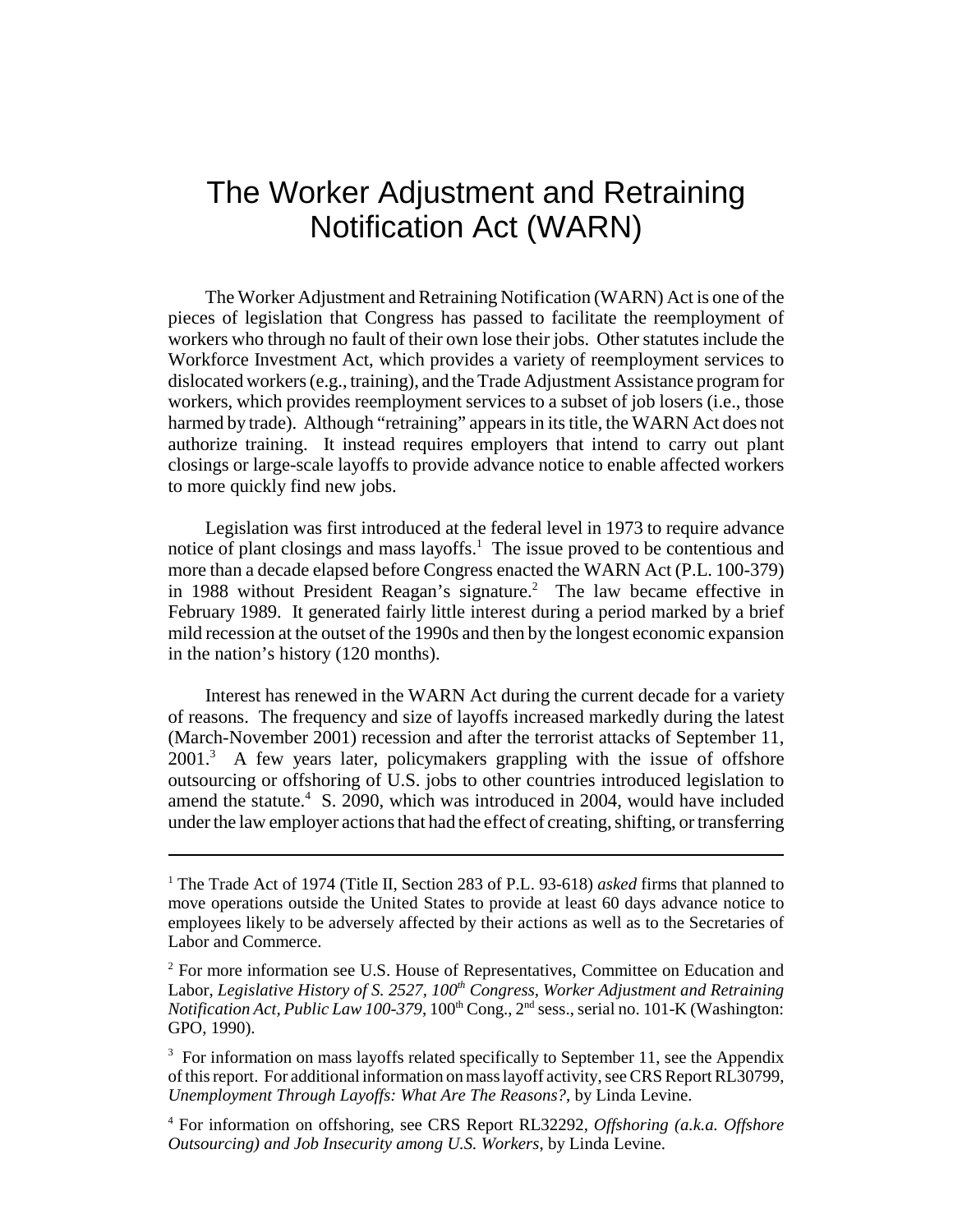positions or facilities outside the United States and in so doing cause a job loss for at least 15 employees during any 30-day period. In addition, the bill would have lengthened the notification period and lowered the firm-size threshold for mass layoffs. It also would have required the Secretary of Labor to issue statistical reports based on the written notices of plant closings, mass layoffs, and offshoring that covered employers would have had to provide the Secretary. (Under current law, employers do not provide notices to the federal government.)

Two bills to amend the WARN Act have been introduced to date in the  $110<sup>th</sup>$ Congress. S. 1792 and H.R. 3662 have several common features intended to address perceived shortcomings of the law, which has not been substantively amended since its inception some 20 years ago.<sup>5</sup> The two bills would revise the law to require more firms to provide notice to more workers terminated en masse (e.g., by lowering the firm-size threshold to 50 employees, covering mass layoffs of at least 25 employees who account for one-third of an employer's workforce or mass layoffs of at least 100 employees). The bills also would lengthen the notice period to 90 calendar days before the event, increase the back pay penalty for violation of the statute, authorize the Secretary of Labor to bring civil action on behalf of one or more workers, and require the department to make educational materials about employee rights and employer responsibilities under the act more readily available to the public. While S. 1792 would require employers to notify the Secretary of Labor after a covered event had occurred, H.R. 3662 would require notice be given in advance of a covered plant closing or mass layoff to the Secretary of Labor and to U.S. senators and representatives, state senators and representatives, and state governors in the areas in which the plant is located.

A summary of the WARN Act follows.6

## **Length and Intent of the Act's Advance Notice Requirement**

Generally, the WARN Act requires employers to provide written notice to affected workers or their representatives at least *60 days* before a plant closing or mass layoff is expected to occur. Workers affected by a mass layoff would include those who might be "bumped" from their jobs by more senior workers whose positions had been eliminated.

State dislocated worker units or entities designated by the state to carry out rapid response activities must be forewarned as well so they may provide assistance under the Workforce Investment Act for example. The chief elected official of a unit of local government also must receive notice 60 days before a plant closing or mass

<sup>&</sup>lt;sup>5</sup> For information on the act's perceived shortcomings, see U.S. Government Accountability Office, *The Worker Adjustment and Retraining Notification Act: Revising the Act and Educational Materials Could Clarify Employer Responsibilities and Employee Rights*, GAO-03-1003, September 2003.

<sup>6</sup> See also 29 USC Chapter 23.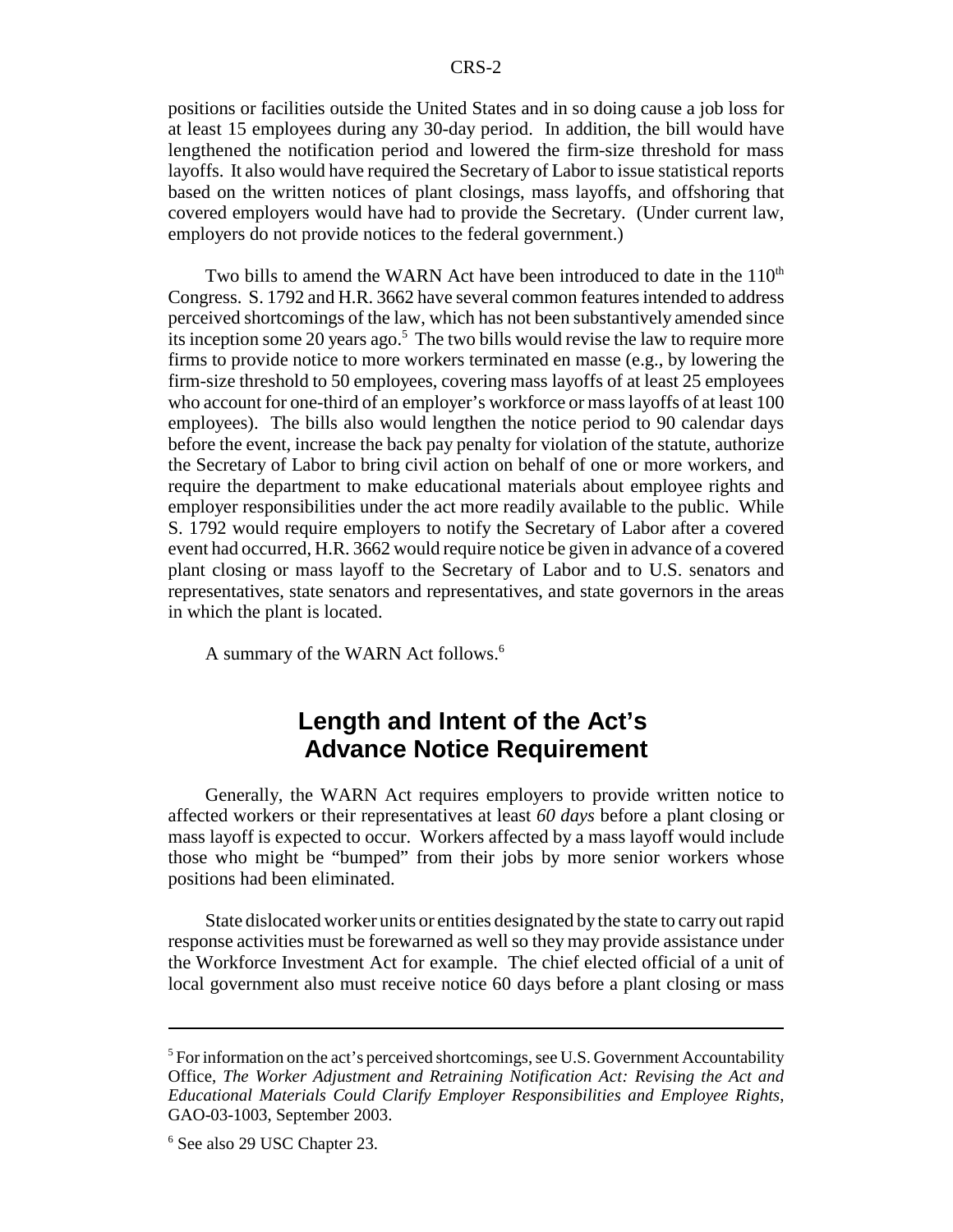layoff is initiated. (See the box, "Three Reasons for a Notice Period of Less Than 60 Days," for the three instances in which the advance notice period can be of shorter duration.)

The WARN Act does not supersede collective bargaining agreements or other laws whose terms concerning advance notice or related employee rights are superior to those of the statute (e.g., the provision of severance payments). If a state plant closing law requires employers to provide more than 60 days advance notice, the federal law's notice period runs concurrently with the state's requirement.

P.L. 100-379's advance notice period is intended to afford employees time to find other jobs, obtain retraining or otherwise adjust to their soon-to-be-changed employment situation. As opposed to the termination of a few employees, large numbers of workers released into a local labor market at approximately the same time would produce keen competition for job vacancies. The job-seeking efforts of displaced workers could be particularly difficult if they are released from a declining industry in which nearby firms producing similar goods or services can offer few employment opportunities. Similarly, a declining geographic area (i.e., one with a shrinking or stagnant job base) could have much more trouble absorbing many workers laid off at once as opposed to a few employees let go from time to time.

#### **Three Reasons for a Notice Period of Less Than 60 Days**

*The faltering company exception*: Employers can provide reduced notice for plant closings but not for mass layoffs, if they had been seeking financing or business for their faltering enterprises, thought they had a realistic chance of obtaining funds or new business sufficient to allow the facilities to remain open, and believed in good faith that giving notice would have prevented them from getting the capital or business necessary to continue their operations.

*The unforeseeable business circumstances exception*: Employers can provide reduced notice if they could not reasonably foresee the business circumstances that provoked the plant closings or mass layoffs. Dire circumstances that occurred without warning and that were outside the employer's control could include (1) a major client terminating a large contract with the employer, (2) a strike at a supplier of key parts to the employer or (3) the swift onset of a deep economic downturn or a non-natural disaster (e.g., a terrorist attack).

*The natural disaster exception*: The occurrence of floods, earthquakes, droughts, storms, and similar effects of nature fulfill this exception to the 60-day advance notice requirement for plant closings or mass layoffs. If closings or layoffs are indirectly due to natural disasters, the exception would not apply; however, the unforeseen business circumstances exception might.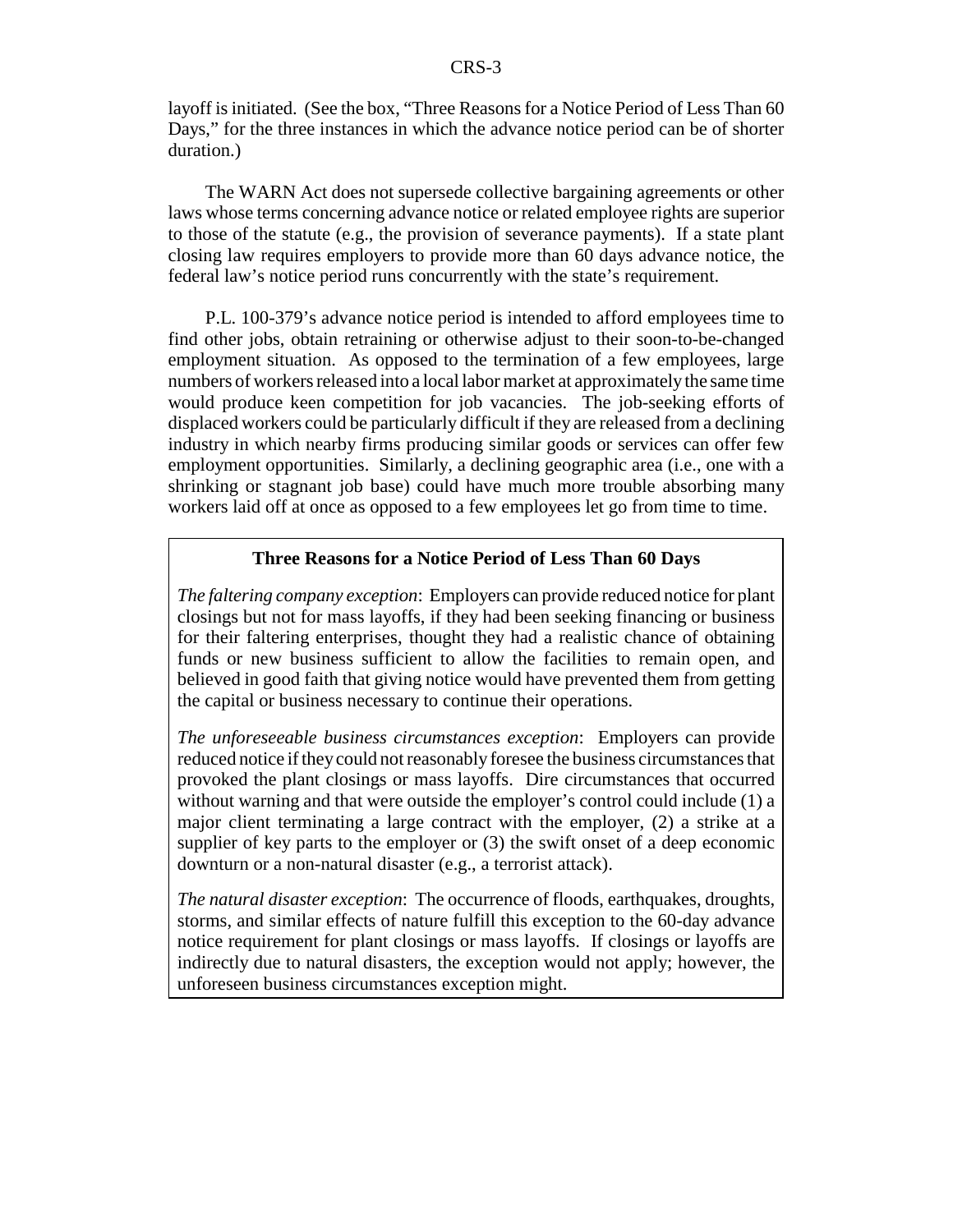## **Whom Does the Act Cover?**

Relatively small employers are not subject to the WARN Act. Private for-profit and non-profit employers with *100 or more employees* (excluding part-time employees or the hourly equivalent<sup>7</sup>) must provide notice of impending plant closings or mass layoffs. Neither federal, state, nor local governments are covered by P.L. 100-379, but public and quasi-public entities that engage in business and that function independently of those governments are covered if they meet the employersize threshold.

Workers covered by the statute include hourly and salaried employees, managers, and supervisors on the employer's payroll. Persons who are temporarily laid off or are on leave but have a reasonable expectation of being recalled also are covered and counted toward the employer-size threshold. The law does not apply to an employer's business partners, contract employees who have an employment relationship with and are paid by another employer, and self-employed individuals.

### **Part-time Employees**

Part-time employees are defined as persons who on average work under 20 hours per week or who have been employed fewer than six of the 12 months preceding the date on which notice is required. Part-timers thus include individuals typically thought of as seasonal (part-year) workers as well as some full-time employees (e.g., recent hires). Although part-time employees are not counted toward the threshold for determining employer coverage under the law, they nonetheless are due advance notice from covered employers.

### **Employees Not Entitled to Notice**

Workers who are counted toward the firm-size threshold but are not entitled to advance notice include U.S. workers who are located at an employer's facility in a foreign country and individuals who are clearly told upon being hired that their employment would be temporary (e.g., limited to the time it takes to complete a specific project). For information on other exemptions see the section in this report entitled "Exceptions to or Exemptions from P.L. 100-379."

 $7$  At least 100 full-time and part-time employees who in the aggregate work at least 4,000 hours per week exclusive of overtime hours (i.e., 4,000 hours/100 employees = 40 hours per week on average).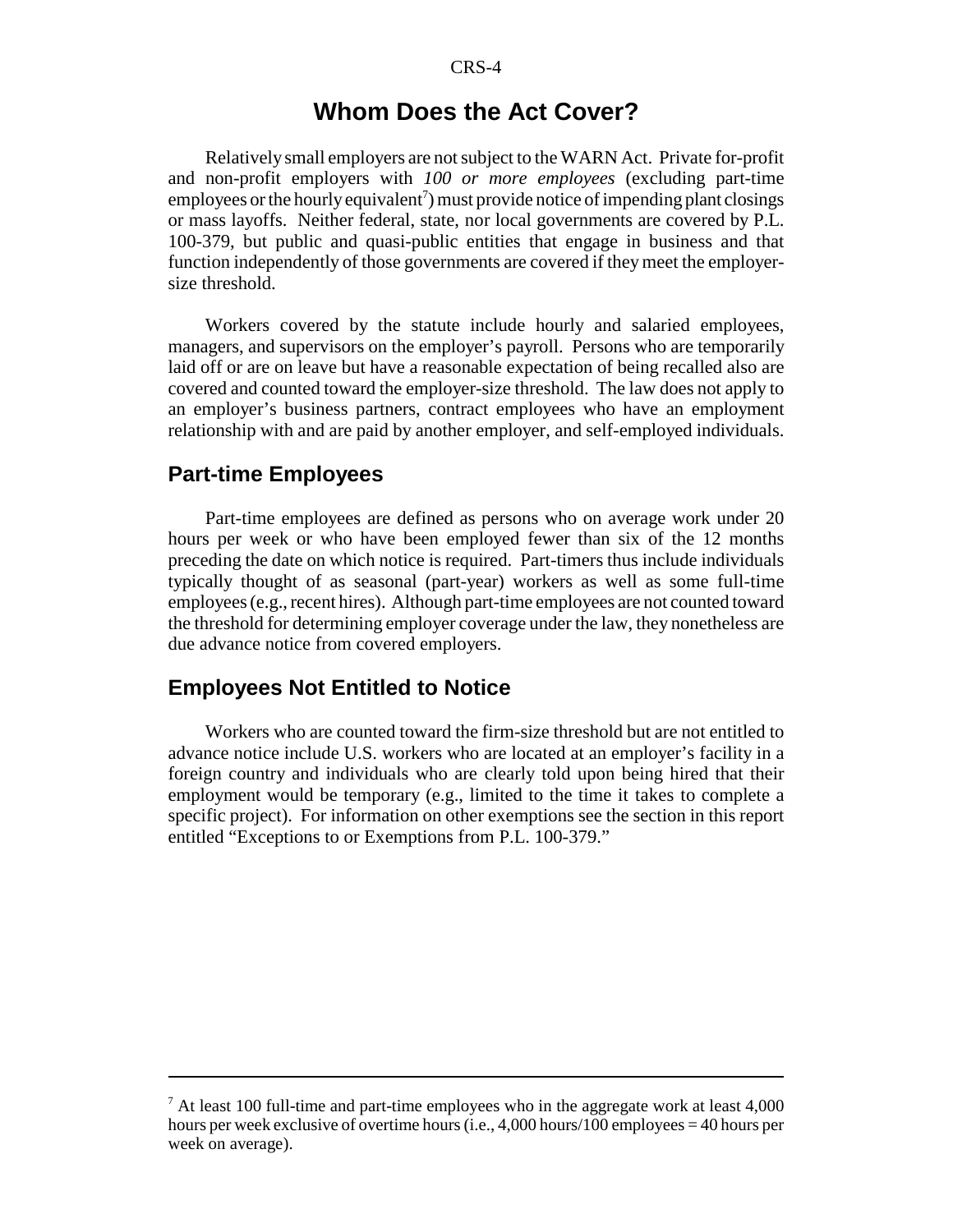## **Closings and Layoffs to Which the Act Applies**

A *plant closing* is defined as a permanent or temporary shutdown of one or more distinct sites of employment (e.g., an auto plant) or facilities or operating units within a single site (e.g., a photocopying department) that produces an "employment loss" for at least 50 employees, other than part-timers, at the site within any 30-day period. An action is considered a plant closing if it effectively stops the work of a unit within the site, although a few employees may remain in the facility.

A *mass layoff* is defined as an "employment loss" — regardless of whether any units are shut down — at a single site within any 30-day period for

- 50-499 employees (excluding part-timers) if they make up at least 33% of an employer's active workforce (excluding part-timers),8 *or*
- at least 500 employees (excluding part-timers).

P.L. 100-379 thus does not cover small layoffs.

An employer may have to provide advance notice if multiple groups of workers are laid off over time but each group is smaller during any 30-day period than the employee-size thresholds. If taken together the number of terminated workers exceeds one of the thresholds during any 90-day period, the action is considered a plant closing or mass layoff unless the employer proves that the employment losses are due to "separate and distinct actions and causes and are not an attempt by the employer to evade the requirements of" the act.

In order for the above-described plant closings or mass layoffs to trigger the advance notice requirement, the *employment loss* must involve

- a termination other than a discharge for cause, voluntary departure, or retirement,
- ! a layoff exceeding six months, *or*
- a more than 50% reduction in the work hours (excluding overtime hours) of individual employees during each month of any six-month period.

If an employer calls a layoff that is not expected to meet the statute's six-month threshold for providing advance notice and the employer subsequently extends the layoff beyond six months, an employment loss will have occurred unless the extension was due to "business circumstances not reasonably foreseeable at the time of the initial layoff." The employer must give employees advance notice when it becomes foreseeable that an extension of a short-term layoff is necessary. As in the case of multiple layoffs of small groups of employees, this provision is intended to prevent employers from evading the act's notice requirement by prolonging a layoff that initially was too brief to meet the law's definition of employment loss.

<sup>&</sup>lt;sup>8</sup> Actively working employees are persons currently on the employer's payroll and in pay status at the time of the mass layoff.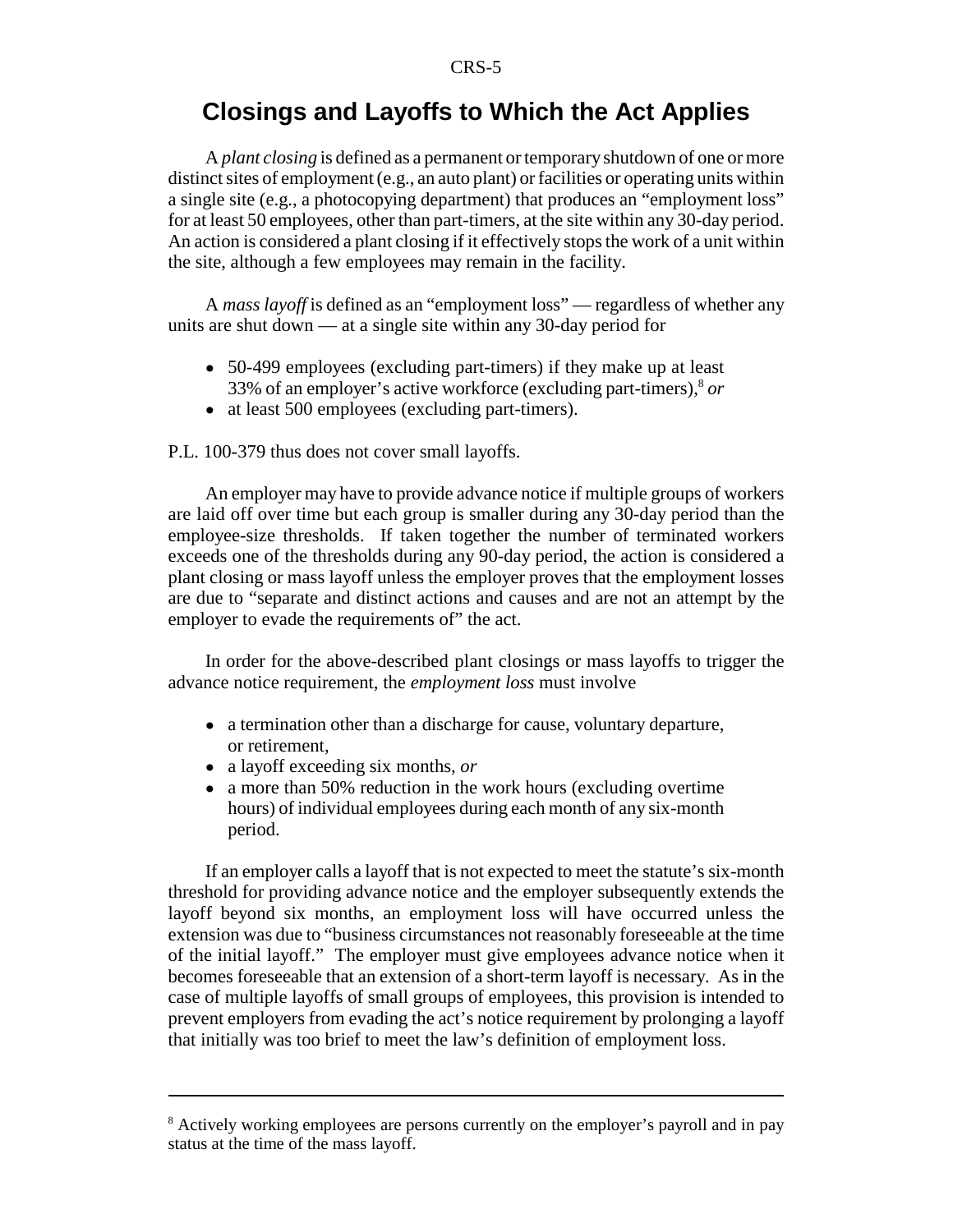## **Exceptions to or Exemptions from P.L. 100-379**

The WARN Act contains several exceptions to or exemptions from its requirement that employers provide affected parties with 60 days notice of an impending mass layoff or plant closing. For example, the legislation specifies three instances in which a shorter period of notice is allowed (see box above). The exemption from the notice requirement of workers employed at temporary facilities or on temporary projects was mentioned previously in the discussion about who is counted toward the act's employer-size threshold. Three other cases are taken up below.

### **Transfers or Reassignments**

The extent of employment loss can be reduced — and hence, the need to provide notice can be minimized — under certain circumstances. If a closing or layoff takes place due to the relocation or consolidation of all or part of an employer's business it is not considered an employment loss if before the action:

- (1) the employer offers to transfer an employee to another site within reasonable commuting distance and no more than a six-month break in employment occurs (regardless of whether the employee accepts or rejects the offer), *or*
- (2) the employee accepts a transfer to another site regardless of distance — with no more than a six-month break in employment, within 30 days of the employer's offer or of the closing/layoff, whichever is later.

### **Sale of a Business**

The sale of all or part of a business does not in itself produce an employment loss because individuals who were employees of the seller through the sale's effective date are thereafter considered employees of the buyer. If a covered plant closing or mass layoff takes place up to and including the effective date of the sale, it is the responsibility of the seller to provide notice. If the seller knows the buyer has definite plans to initiate a covered plant closing or mass layoff within 60 days of the purchase, the seller may give notice to affected employees as an agent of the buyer if so empowered by the buyer. If not, the buyer becomes responsible for providing the requisite advance notice.

## **Strikes and Lockouts**

Plant closings or mass layoffs that are the result of a strike or lockout are exempt from the notice requirement unless employers lockout employees to evade compliance with the act. "Economic strikers" whom employers permanently replace do not count toward the employee-size thresholds necessary to trigger the notice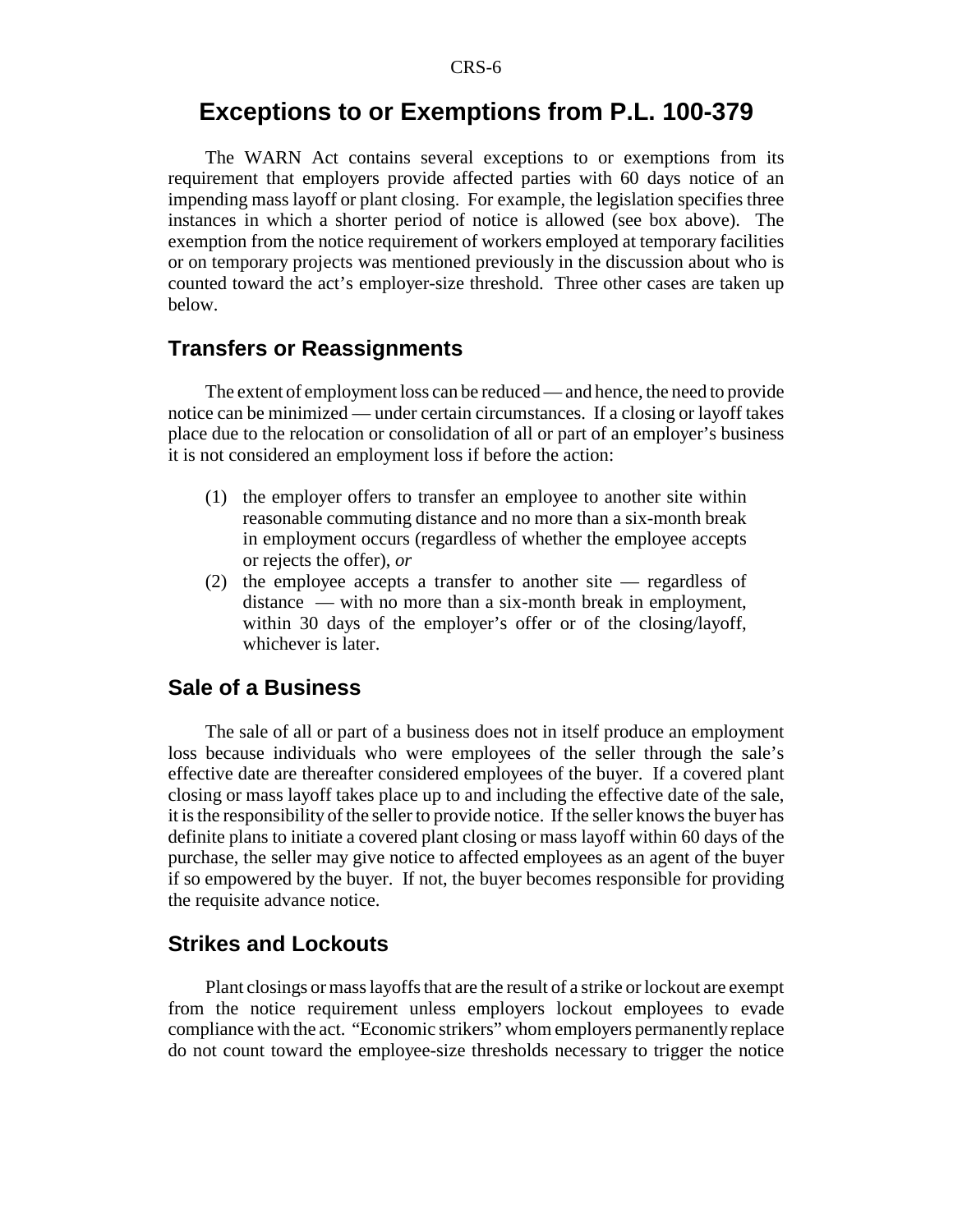requirement.<sup>9</sup> Non-striking employees who experience an employment loss directly or indirectly associated with a strike and employees who are not members of the bargaining unit involved in the contract negotiations that prompted a lockout are entitled to advance notice.

## **Enforcement and Penalties**

Employees, their representatives or units of local government can bring civil actions in federal district court against employers thought to have violated the WARN Act. A court does not have the authority to stop a plant closing or mass layoff.

The U.S. Department of Labor does not have any investigative or enforcement authority under the law. It is authorized to write regulations and to provide assistance understanding them.

Employers who violate P.L. 100-379 are liable for back pay and benefits (e.g., the cost of medical expenses that would have been covered had the employment loss not occurred) to each aggrieved employee. The penalty is calculated for each working day that notice was not provided up to a maximum of 60 days. In other words, the 60-day liability is reduced for each day that notice was provided. Maximum liability may be less than 60 days for those employees who had worked for the employer less than 120 days.

If any employer made "voluntary and unconditional payments" to terminated employees for failure to provide timely notice, the amount of the penalty may be reduced.10 A court also may decrease the back-pay liability if an employer's failure to comply with the act was in "good faith" with "reasonable grounds for believing" that its closure or layoff action did not violate the law. In addition, a court may reduce the \$500 a day civil fine to which a unit of local government is entitled for an employer's violation of the statute. An employer can avoid the civil penalty entirely if each aggrieved employee is paid the full amount owed within three weeks from the date of the plant closing or mass layoff.

<sup>&</sup>lt;sup>9</sup> Economic strikers are those employees who go on strike over wages, hours, or other working conditions during contract negotiations.

<sup>&</sup>lt;sup>10</sup> In contrast, severance payments that the employer was legally obligated to make because of the employment loss do not diminish the employer's liability. Similarly, payments made by third parties to terminated employees (e.g., unemployment insurance benefits) do not limit the size of the employer's penalty.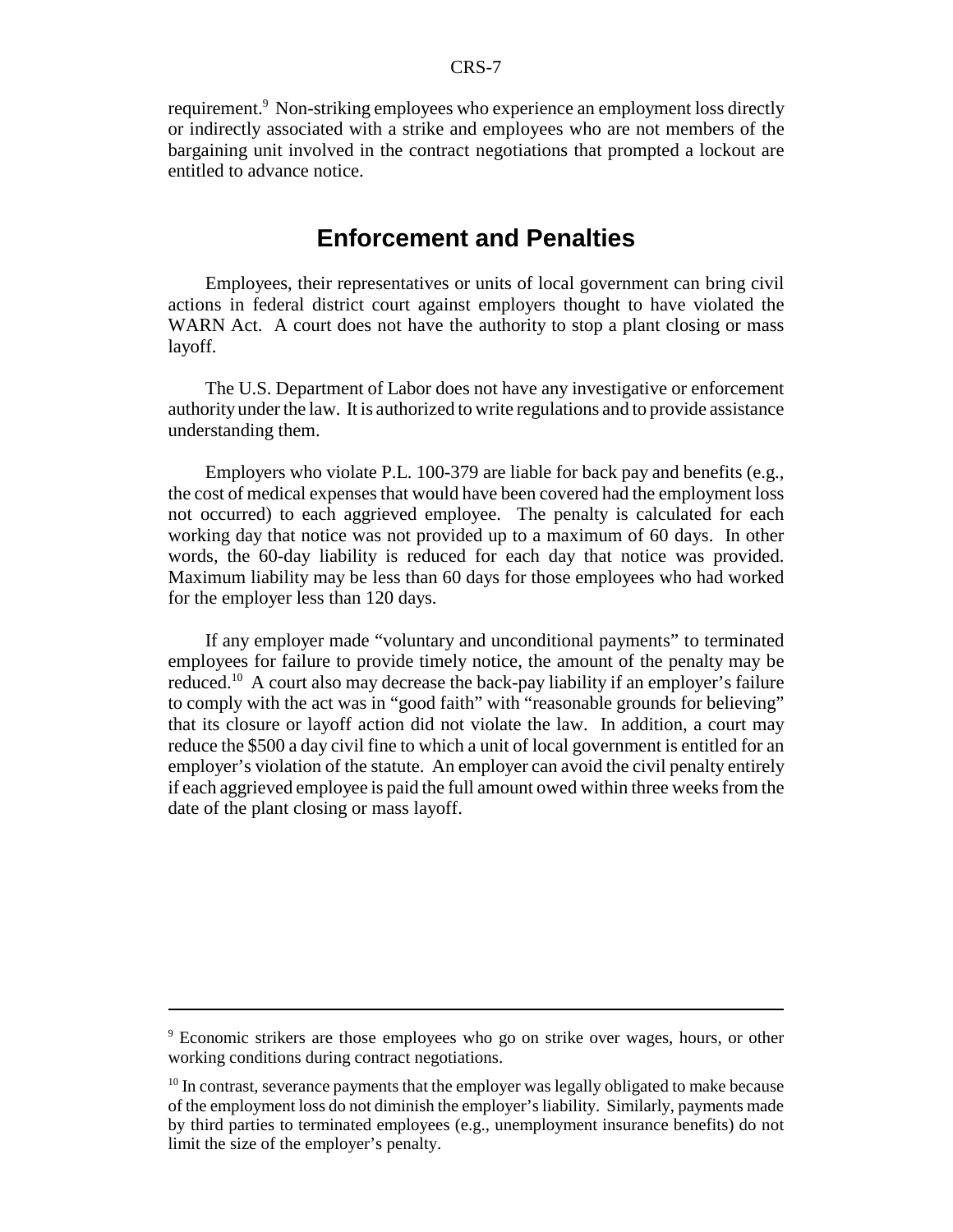## **Appendix: Layoffs Due to the September 11 Attacks**

The U.S. Bureau of Labor Statistics (BLS) collects data on mass layoffs and extended mass layoffs. A mass layoff is defined as an event involving at least 50 workers from a single establishment who file initial claims for unemployment insurance (UI) benefits during a consecutive five-week period. Although mass layoff data are released monthly, limited information is collected on these potentially brief events. The BLS subsequently obtains additional data — including the reason that prompted the action — for those mass layoffs that last longer than 30 days. The detailed information on extended mass layoffs is released on a quarterly basis.

To develop a statistical portrait of the impact on layoff activity of the September 11 terrorist attacks, the BLS began asking employers whether their decision to call a layoff was directly or indirectly prompted by the events of that day. In the interest of timeliness, these results were released each month. Although the series does not cover employees let go individually or in small groups or who were just briefly laid off, it was the only federal statistical program that tracked worker displacement linked to the terrorist actions of September 2001.

For the 18-week period between mid-September 2001 and mid-January 2002, employers reported that they called 430 extended mass layoffs that were directly or indirectly attributable to the attacks. The actions involved 125,637 employees. As shown in **Appendix Table A-1**, the number of layoffs and workers displaced generally trended downward as time elapsed since the terrorists' actions.

| <b>Weeks Ending</b>                | Number of<br><b>Layoff Events</b> | Number of<br><b>Separated Workers</b> |
|------------------------------------|-----------------------------------|---------------------------------------|
| September 15-October 13, 2001      | 283                               | 87,257                                |
| October 20-November 17, 2001       | 96                                | 24,345                                |
| November 24-December 15, 2001      | 23                                | 2,574                                 |
| December 22, 2001-January 12, 2002 | 28                                | 11,461                                |
| Total                              | 430                               | 125.637                               |

#### **Table A-1. Extended Mass Layoffs and Worker Separations Directly or Indirectly Related to the September 11 Attacks, by Time Elapsed**

**Source:** U.S. Bureau of Labor Statistics. Mass Layoff Statistics series.

Although employers in 33 states said they released at least 50 employees for longer than 30 days as a direct or indirect result of the attacks, 72% of the layoffs and 63% of the worker separations took place in fairly few states. (See **Appendix Table A-2**.) The seven states were California (98 layoffs and 23,516 workers), Florida (56 layoffs and 6,896 workers), Hawaii (25 layoffs and 3,495 workers), Illinois (21 layoffs and 11,320 workers), Nevada (42 layoffs and 14,943 workers), New York (47 layoffs and 10,765 workers), and Texas (21 layoffs and 8,839 workers).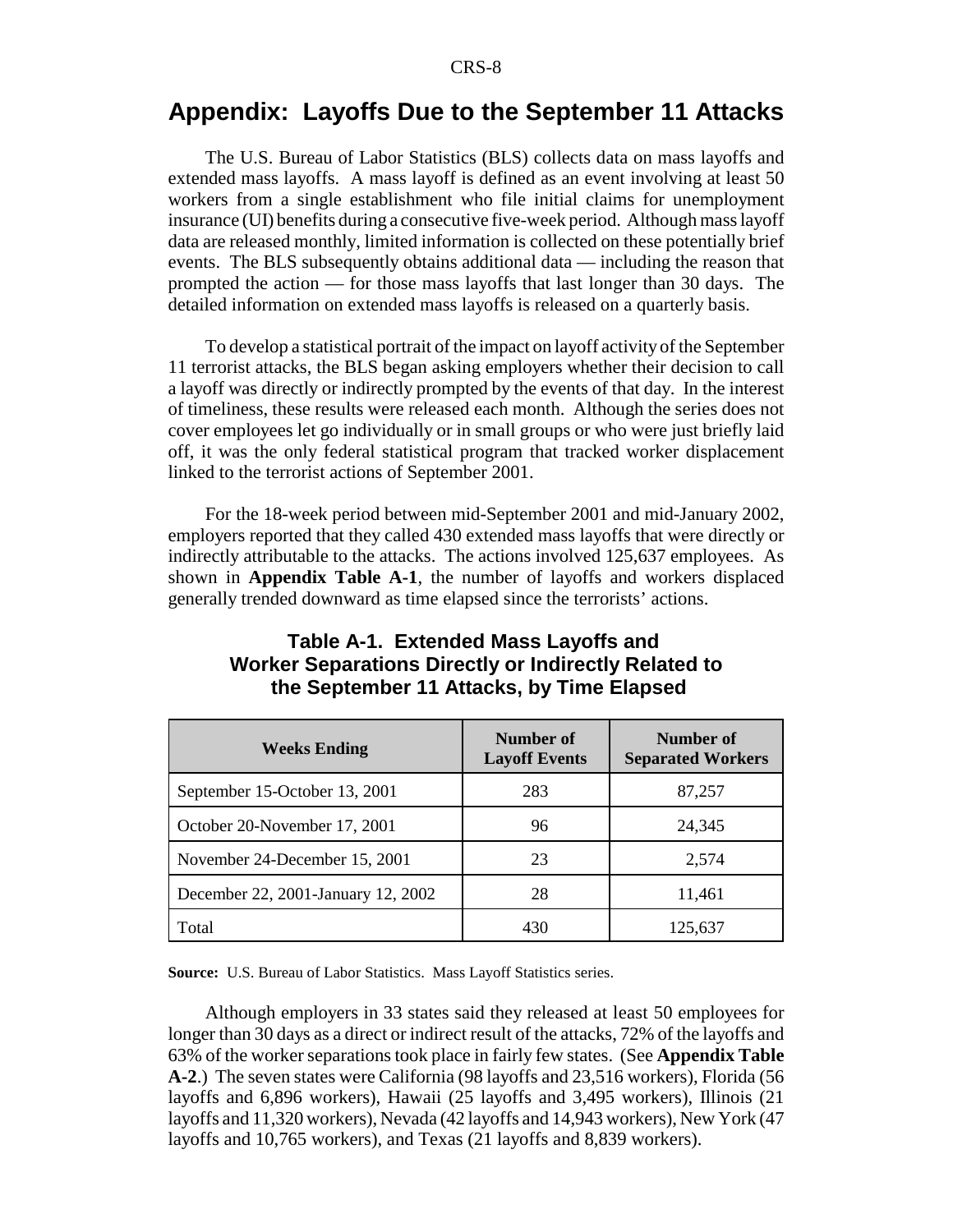Most extended mass layoffs due to the terrorist attacks were concentrated in two industry groups: (1) accommodation and foods services and (2) transportation and warehousing. Together they accounted for 268 (or 62%) of the large, long-lasting terrorist-related layoffs and 92,224 (or 73%) of the employees displaced by those events. In particular, 100 (or 23%) of the layoffs took place at hotels and motels, excluding casino hotels, within the broader accommodation and food services industry group. Non-casino hotels/motels let go 18,703 employees in the actions, or 15% of all separated workers. Another 37 layoffs (or 9% of the total) were at casino hotels, and 14,100 workers (or 11% of all separated workers) were let go in the actions. The 30 remaining layoffs in the accommodation and food services industry group (or 7% of all layoffs) that led to the termination of 7,544 workers (or 6% of all separated employees) involved such firms as restaurants, cafeterias, fast-food establishments, and caterers that felt the effect of reduced tourism brought about by travelers' fears over the events of September 11, 2001. Thus, the accommodation and food services industry group as a whole experienced 39% of all large, longlasting layoffs (167 events) directly or indirectly connected with the terrorist actions and released 32% (40,347) of all separated workers. In comparison, the scheduled air transportation industry called many fewer actions (69 or 16% of the terroristrelated layoffs), but it terminated a somewhat larger number of employees (44,861 or 36% of the total). The other 32 extended mass layoffs in the transportation and warehousing industry group (or 7% of the total) likely involved nonscheduled air carriers and sightseeing or charter bus operators. An additional 7,016 workers were displaced by these employers (or 6% of all separated workers). The entire transportation and warehousing industry group thus accounted for 101 (or 23%) of the terrorist-related layoffs and 51,877 (or 41%) of all separated workers.